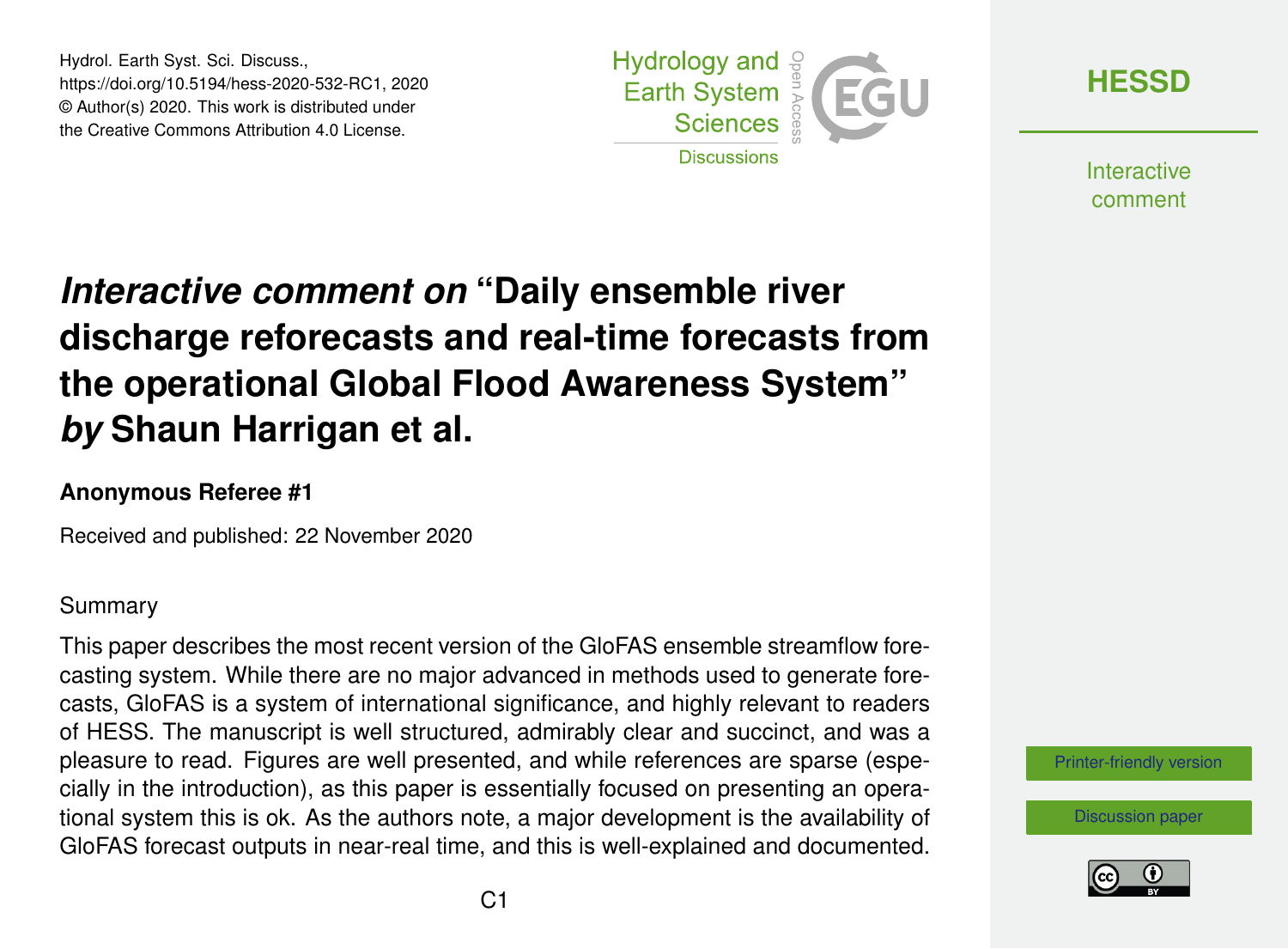I therefore believe the study ultimately deserves publication. I nonetheless had two major issues with this paper, listed below. I therefore recommend the paper be revised before it can be published.

## Major comments

1) There appeared to me to be an error in the calculation of CRPSS with respect to (wrt) persistence - see specific comments below. If this is not due to an error, I would like the authors to explain what to me were counterintuitive results.

2) The authors earmark the assessment of reliability to future work. I do not think this is good enough, given 1) that reliability is a key attribute - in my view at least as important as skill - of ensemble forecasts and 2) their statement in the introduction that "not also having direct access to the raw data precludes the use in further downstream applications (e.g. impact modelling, multi-model forecast systems, production of value-added products for specific sectors such as river transport and hydropower industries, and advancement in techniques requiring large-scale datasets such as machine learning)." This statement implies that the authors expect the outputs in the ways specified - i.e. as direct inputs to impact assessment models of some kind or other. In my experience such models very often require reliable ensembles wrt to observations (or at least unbiased ensembles) as inputs. As GloFAS does not treat hydrological uncertainty, it is highly likely that ensembles are overconfident, particularly at short lead times (e.g. Bennett et al. 2014). I think this is information that users of these outputs, and therefore readers of this paper, would want to know. I therefore would like to see the authors present an assessment of reliability as well as skill, and the ramifications of this assessment discussed. Given the forecasts are likely to be treated as continuous variables in impact models, I suggest using probability integral transforms (PIT, e.g. Gneiting and Katzfuss 2014) to assess reliability (noting the need to generate 'pseudo'-PIT values in cases where streamflow observations can equal zero). If the authors prefer, PIT values can then be summarised with either the alpha-index (Renard et al. 2010) or the beta-score (Keller et al. 2011) (whichever is more suitable) for presentation in plots **[HESSD](https://hess.copernicus.org/preprints/)**

**Interactive** comment

[Printer-friendly version](https://hess.copernicus.org/preprints/hess-2020-532/hess-2020-532-RC1-print.pdf)

[Discussion paper](https://hess.copernicus.org/preprints/hess-2020-532)

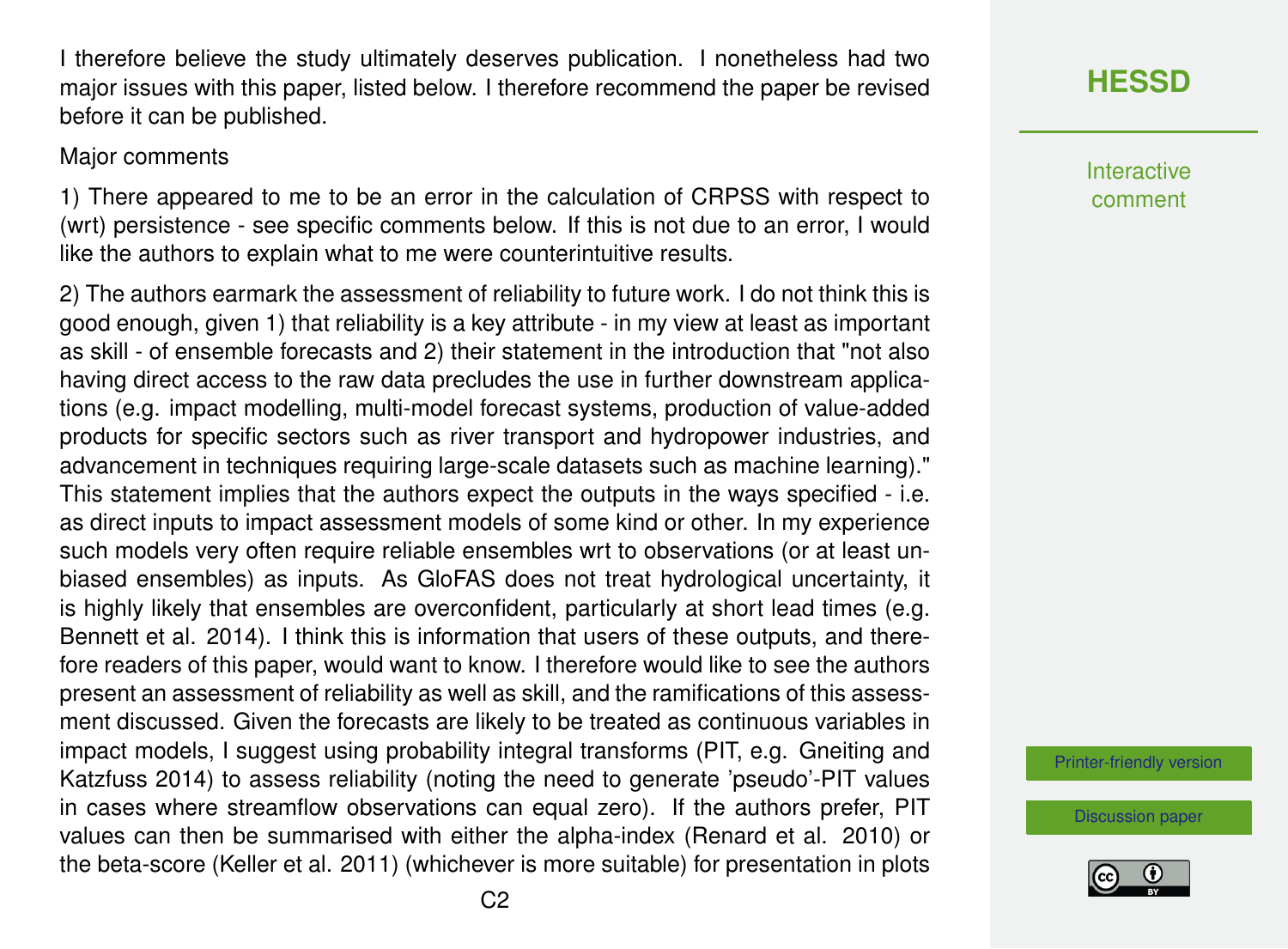similar to Figure 5 or 6.

Specific comments

L88-97 Please provide the model time step at some point in this paragraph.

L125 "https://www.globalfloods.eu/" the hyperlink associated with this text 1) differs from the text and 2) returns a 404 error.

L250 Figure 5. To me, there's something very counterintuitive (and perhaps erroneous?) about the persistence skill plot. The accuracy of persistence (the benchmark, and the demoninator in eq 1) is often very high at short lead times and then declines with lead time - often rapidly. In my experience, this decline is usually much faster than the decline in the accuracy of forecasts. So I would expect CRPSS wrt to persistence to be very low - perhaps even close to 0 - at very short lead times, and then to rise with lead time. But Fig 5 shows the opposite of these trends - i.e. CRPSS wrt persistence starts high and falls with lead time. I can't see how this can occur without a calculation error - though perhaps I've missed something? Even if this is not due to an error, these results at least requires some discussion/explanation. CRPSS calculated wrt to climatology looks sensible to me, which makes the persistence results even more puzzling.

L271 Figure 6 As with Fig 5, I would expect skill wrt to persistence to rise with lead time, not to fall.

L343-345 "Future work should assess other aspects of forecast quality such as reliability (Robertson et al., 2013), value (Cloke et al., 2017) or performance during extreme events (Bischiniotis et al., 2019)." Not suggesting any change here, but the authors may also like to consider calculating the skill/reliability of accumulated volume forecasts (e.g. accumulated 30-day streamflows), as this may well be of interest to reservoir operators and others. The ability to simply sum streamflows of individual ensemble members over various lead times is a major benefit of ensemble streamflow forecasting

Interactive comment

[Printer-friendly version](https://hess.copernicus.org/preprints/hess-2020-532/hess-2020-532-RC1-print.pdf)

[Discussion paper](https://hess.copernicus.org/preprints/hess-2020-532)